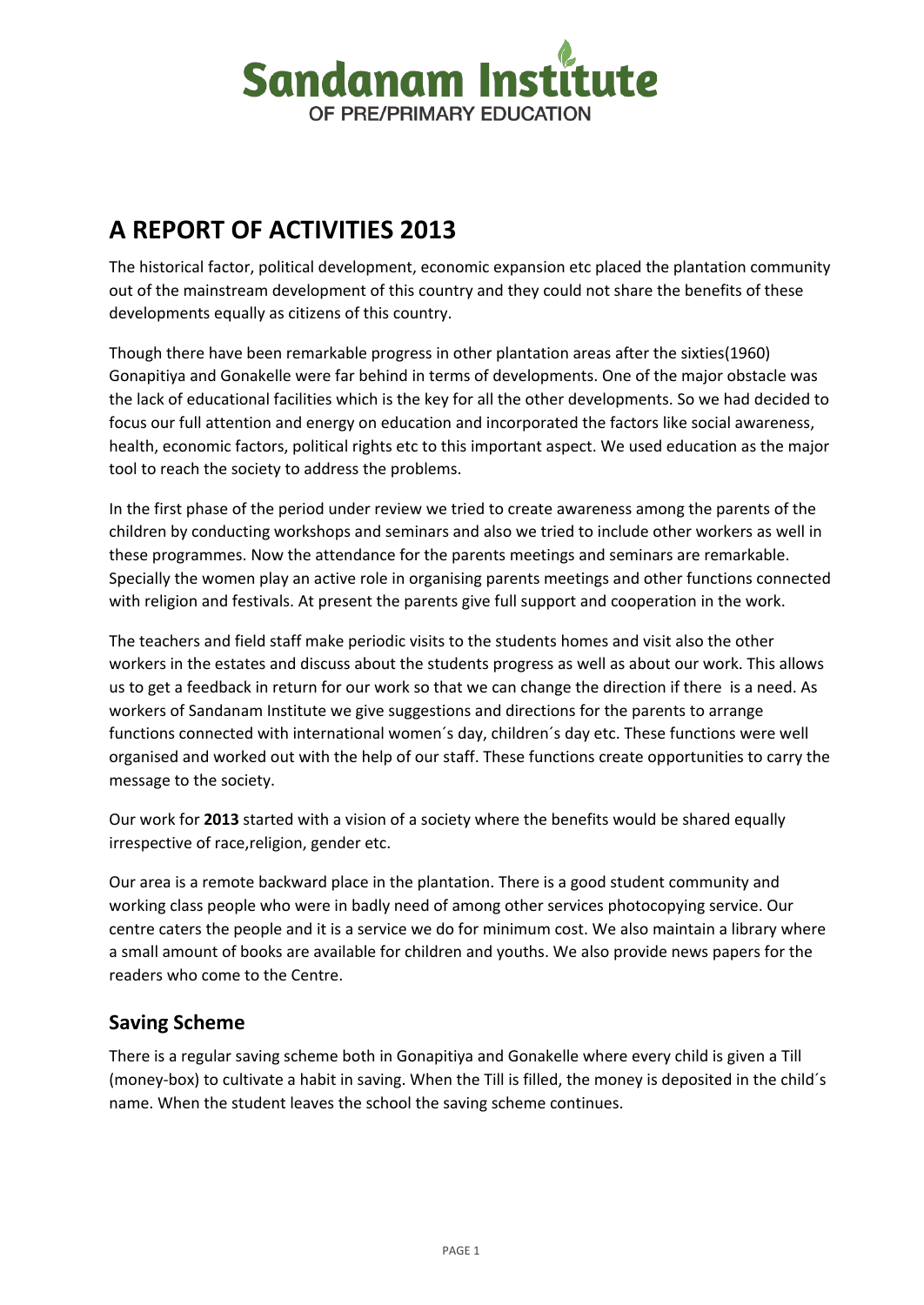

### **Donations**

Two computers (a stationary and a portable) were donated by Niran Sandanam and his colleagues from their company Dotone AB, Stockholm, Sweden. This would facilitate the children learn and develop their computer skills.

## **Work with the youths**

Youths and children are the cream of the society and the part they play in the society is minimal since no opportunities are offered to them in terms of their need. we get involved with them directly and indirectly. We try to get them involved in most of our work. Most of the youths are driven towards liquor, use of tobacco and some other unruly activities mostly due to lack of needful entertainment or possibilities for recreation. So we have introduced hardball Cricket for youths and youngsters under the age of 14. The youths and children never had an opportunity to handle hard ball since they do not have the finance to buy the materials needed for this game which otherwise is very popular in the country. So during Dr .Sandanam's visit in the early part of the year, he bought the necessary materials and coached the selected teams and made them participate in tournaments in this area. Three teams of boys of 9 – 14 years were also coached and a tournament for them was arranged but in softball cricket because they were not yet ready with hard ball training. It was a well appreciated tournament.

The youths were given awareness information on the negative effects of alcohol and smoking.

#### **Education**

It is well known that education is the key to all developments, but the situation in the plantation is not up to the mark compared to the urban and rural sector or other communities. The plantations (Estates) are under the direct control of the management of companies and the plantation community is structurally marginalized. So we make use the preschools as the entry points to reach the workers where we give awareness in health, social problems and not least the need of education. Our main target is the under 21 years group who will be instruments to carry messages to the society. We believe that we can save these children from abuses and train them to guide the society in future.

In our two preschools there are about 90 children. Besides the preschool, we give complementary education, especially in Maths, English and Science. This complementary education is worked out in collaboration with the three secondary schools. Barathy Vidyalayam (Gonakelle), Princess College (Gonapitiya) and Sinhala Vidyalaya (Gonakelle). In Gonakelle adjoining the existing preschool building, a separate building is in progress which will be furnished according to the need.. This part of the building will also be used for this complementary education. Evening class rooms and a well designed music studio are being constructed. One of our students who got qualified in music in India will take care of the studio and conduct music classes in the future. For music interested persons in the area or from outside, there will be possibilities to produce his/her own music under the muscians guidance.

## **Scholarships**

There are no science and commerce streams in the area for Advanced level students. So some needy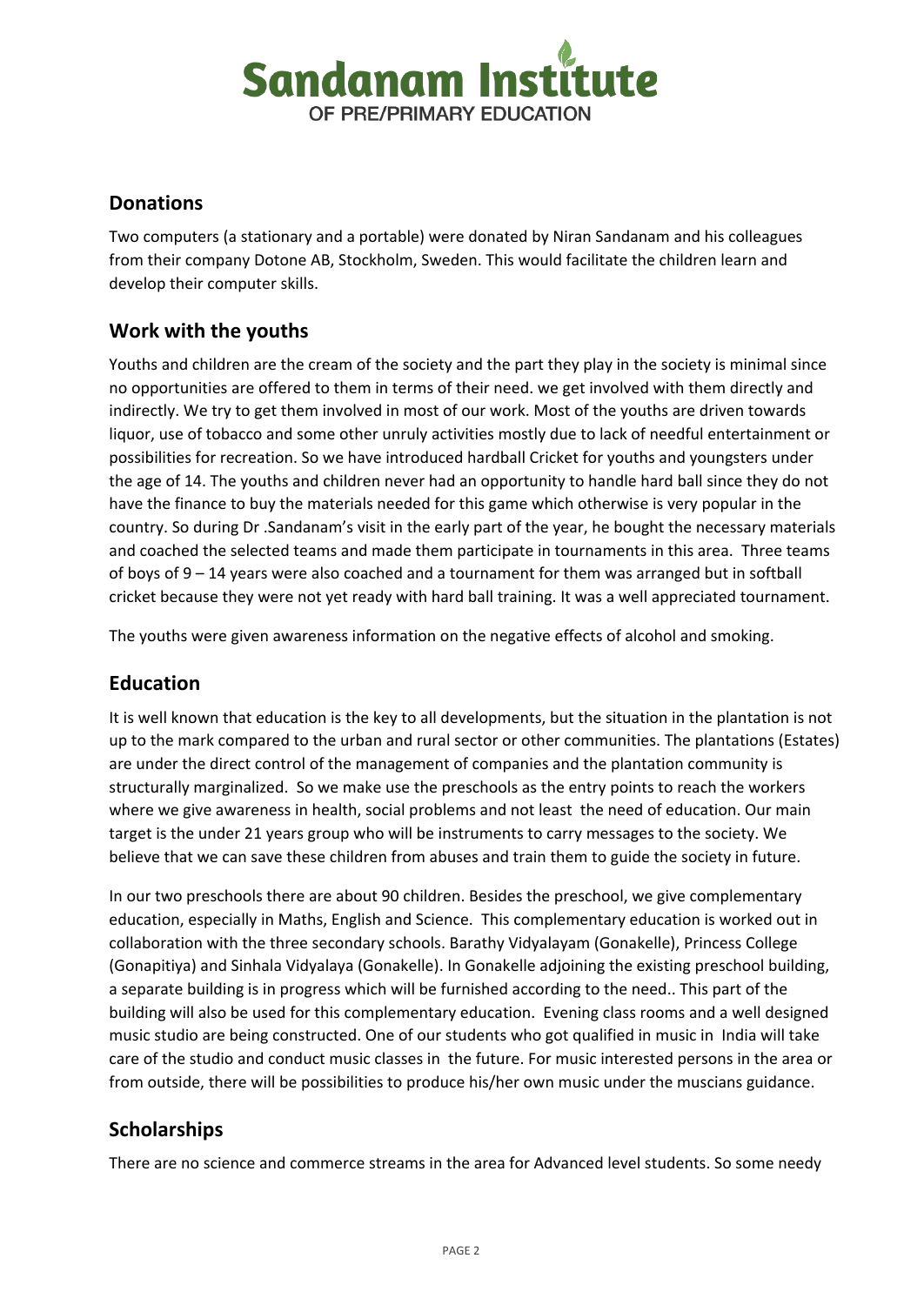

poor students are selected on the basis of their O/L results and sent to schools where these subjects are taught. We giving six scholarships to study Science and Maths. The tuition fees and boarding fees are met by the Sandanam Institute. One special student completed his music studies in India. Now he will be working in the institute's music studio once it is completed. Another one of our scholarship students is selected to the university to follow Engineering. Our first girl student has completed her advanced level and she either will enter the university or go to College of Education to follow a teacher training course. We meet the students as often as possible and give them guidance and monitor them in their studies. We also meet the parents of these students to get their viewpoint.

Our preschool teachers are continuously taking part in the training camps and workshops conducted by the Pradeshya Sabhas (local bodies) AGA office.

#### **Exposure programmes**

The staff, students and parents were taken on an excursion to Ella by the train in the early part of the year.

Two children's fairs were conducted in the middle part of the year. The children, parents and well wishers took part very actively in these events where the children brought hand made things and sold them in the fair which was a good experience for the students.

Some of the staff and students were taken to WOFORD in Vavunia on a study-tour. They were very enthusiastic and have produced their own report about the trip and the work done at this center.

## **Exhibition**

A grand exhibition was organized by Sandanam Institute in July. A great variety of exhibits were placed for the public. The students, staff and parents displayed their creations. There were arts, handicrafts, sewings, knittings, fabric paintings etc. The exhibition went on for three days and it attracted a great crowd. It was appreciated and commended by many visitors. We must say it was an excellent show of talents we had seen.

## **Cultural events**

We have given due importance for cultural events like Saraswathy pooja –which is connected to education and Kaman Koothu (a kind of folklore drama) which is quite unique in this area. Steps will be taken to introduce and train youngsters in this field since the old traditions are gradually disappearing. When our music section is completed a new format will be designed to renew the tradition of Kaman Koothu.

Though it seems Saraswathy pooja is more connected to religion, it has a meaningful connection with education. The goddess Saraswathy is the symbol of education (learning). It is purely arranged and worked out by the parents. Here the first letter of the alphabets is taught to introduce the child to the school system as well as to socialise the child to mingle in the society. The youths usually give their support to make the Saraswathy pooja a success.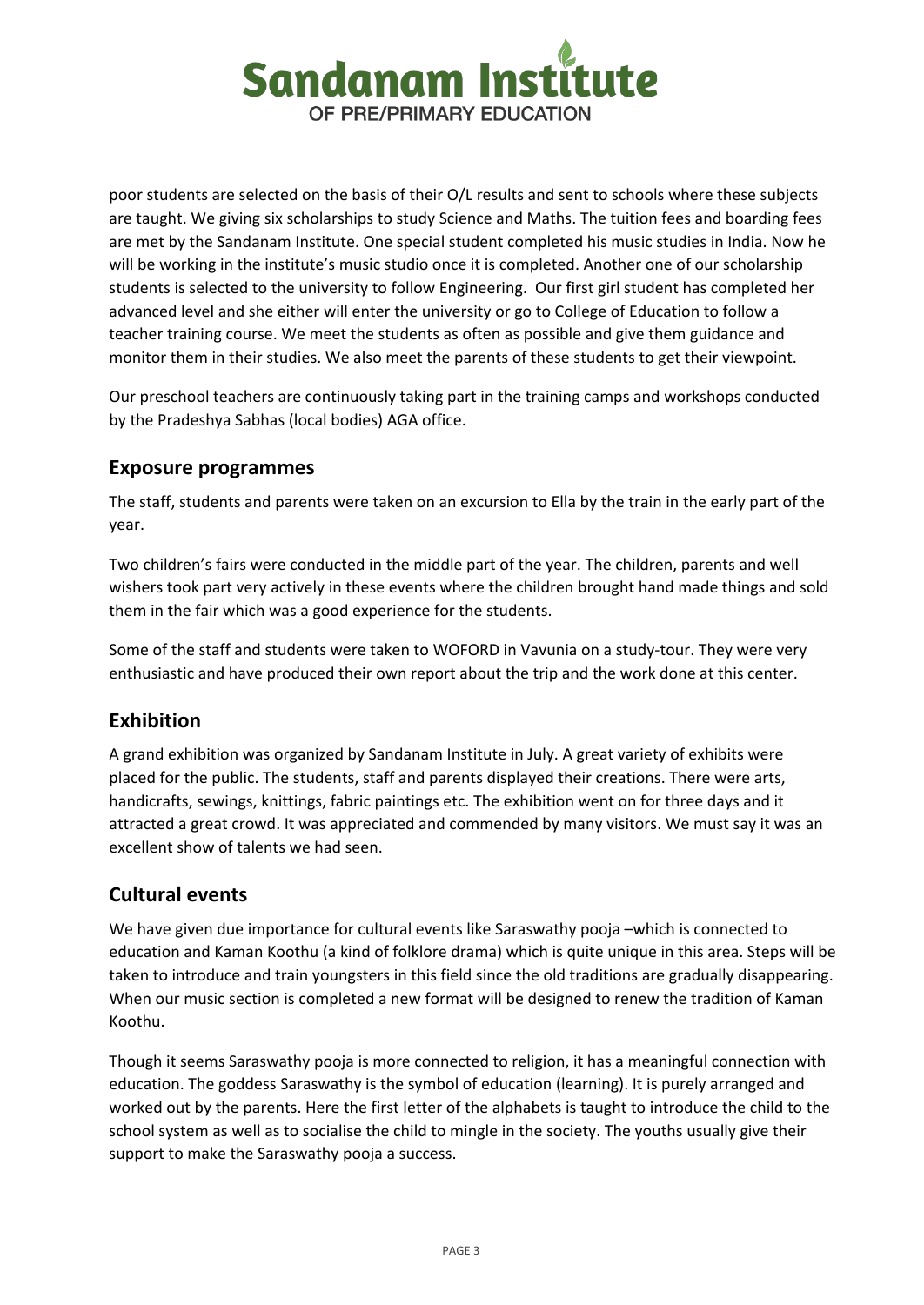

#### **Annual concert and awarding ceremonies**

The annual concert was staged at Gonapitiya Princess College where students who had completed 3 years of preschool training were given a farewell and awarded the certificates and gifts. All the other students were given gifts. Many people took part in the function.

## **CHILDRENS DAY**

Was celebrated in a simple way to highlight the issues that children face at school, home and in the society.

### **Using local resources during the period**

We have purchased a piece of land in Gonapitiya this year and we hope that we can build a more spacier school for the preschool children. A small playground is also in our plan.

The Pradeshya Saba(local council) and Government agent are a great source of help for us. There is a training programme for preschool teachers. It is handled by the G.A´s office and our teachers take part regularly.

### **Nutrition**

Malnutrition is a major problem in the plantation. So our effective nutrition programme is worked out in bot hour preschools. While providing nutrition for the children we create an awareness among the parents to follow up a nutrition practice at home.

## **Staff training**

We have a regular programme to update the knowledge of the teachers. We use to send them for the training given by the G.A´s office. The teachers are sent to Chapel Haven Play School for observation and feedback. The Principal M/S Yamuna promised to evaluate our teaching and help us on the further course of action.

#### **UNIFORMS**

Uniforms and jerseys are stitched on a common basis and given to the students on subsidised rates. Uniforms were given at the beginning of this year and we reserve some uniforms for the late admissions.

#### **Women's programme**

Plantation women are the most important target group and we carry-out some meaningful programmes with them. Our teachers work not only in the school but also they work as field workers. They regularly visit the home and discuss with the parents the main issues and get a feed back to redesign our strategy. Their full support is important for us in organising meetings, cultural events and discussing matters with the management etc.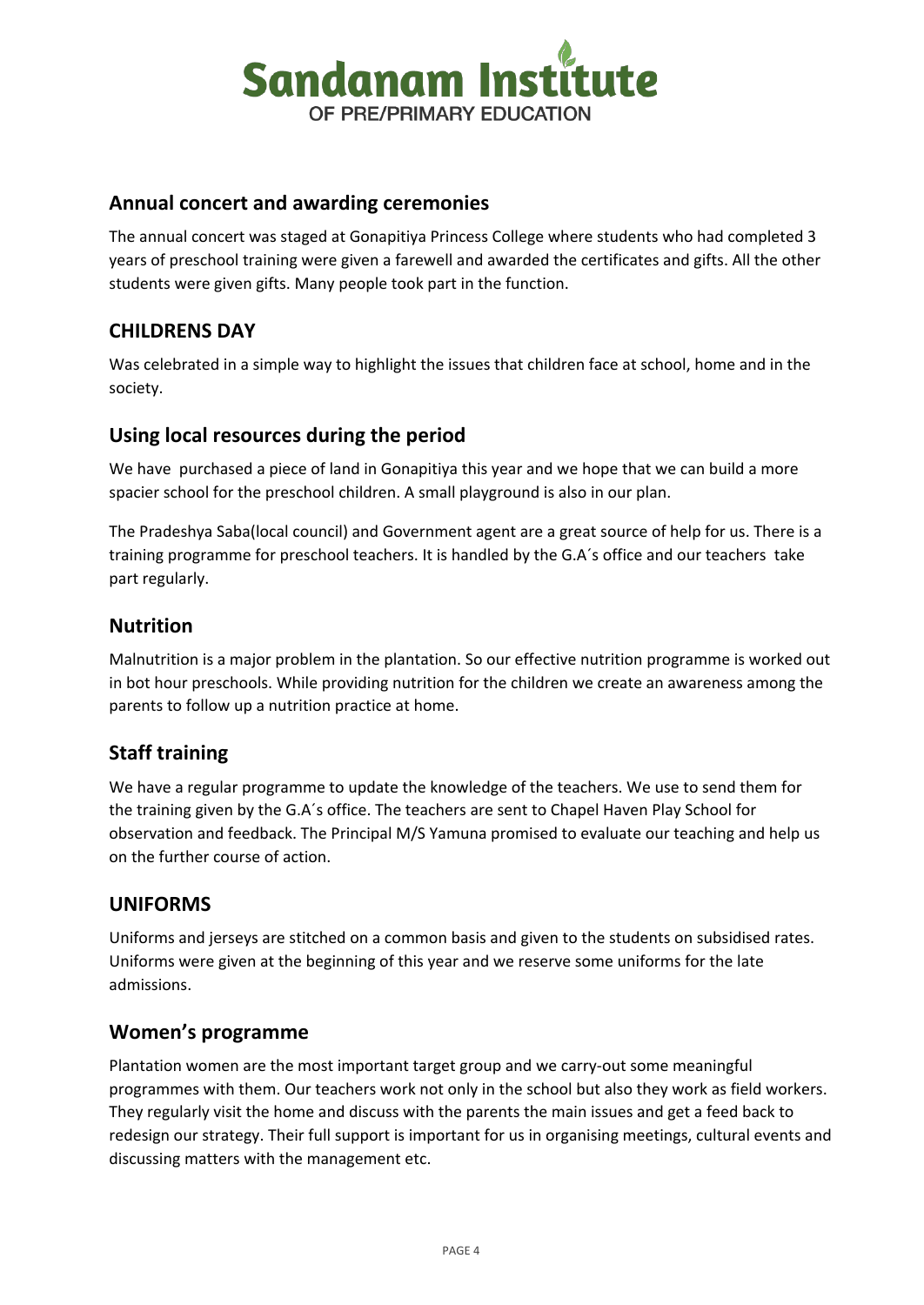

We have started sewing classes where knitting and embroidery are taught. We hope to give training in operating industrial sewing machines. Garment industry is one of the labour intensive industries in Sri Lanka. With proper training some may go into garment industry or get an extra income from sewing.

#### **SUMMARY**

We at the SANDANAM Institute of Pre-Primary Education have done fairly well during the period mentioned above in terms of creating awareness in education, primary health care(which includes physical, mental and dental), awareness of political rights, householding of resources, knowledge in safeguarding our environment etc.

Though our fund is limited we are obliged to expand our charity work as the need is in the growing. We have to build our youths as a vibrant force in order to get them involved and engaged in our work.

Computer knowledge is becoming irresistible in the future education in the world. So we will have to adapt to this demand and will be thankful to receive donations from any companies or private persons wishing to donate or even co-operate in building up of a computer centre which is in our agenda of future plans.

There are at the moment 90 poor children (aged 3-6) getting their preschool training and at the end of which they will be prepared for the primary school and guided towards the primary schools which are situated in and around the area.

Our present borrowed preschool building at Gonapitiya which is accommodating nearly 60 children is too small and in rather a bad shape. We have done some renovation. The problem is that we are risking to lose the building at any moment. There are no other preschools in our target area. There is a great demand for admission and the number of children will be increasing. We are in need of a new and spacier building to be able to accommodate most of the needy children and there is a hope that this will come true in the year 2014. We have bought a piece of land and waiting for fund to start putting up a building of reasonable standard. In addition we need to buy writing desks and chairs. A library corner would be appreciated by the pre and primary school children. Apart from this a mobile dental clinic is needed (we have voluntary dentists to serve 1-2days a week) to take care of the dental health of the children.

At Gonakelle, the infrastructure facility is not in proportion to the need. A small childrens park with swing, seesaw etc is rather an immediate need. A mobike would be of a great help to the field worker for his/her field visits and other urgent visits regarding the children.

For all these tabled needs we need funds. The committee will only be grateful to all contributors and well wishers who would help us to achieve the goal of helping more needy poor children.

The cost for the running of the two preschools at the moment is ca US\$20000 annually which is mainly covered by Dr. Sandanam but his well wishing friends also donate time to time with sums according to possibility.